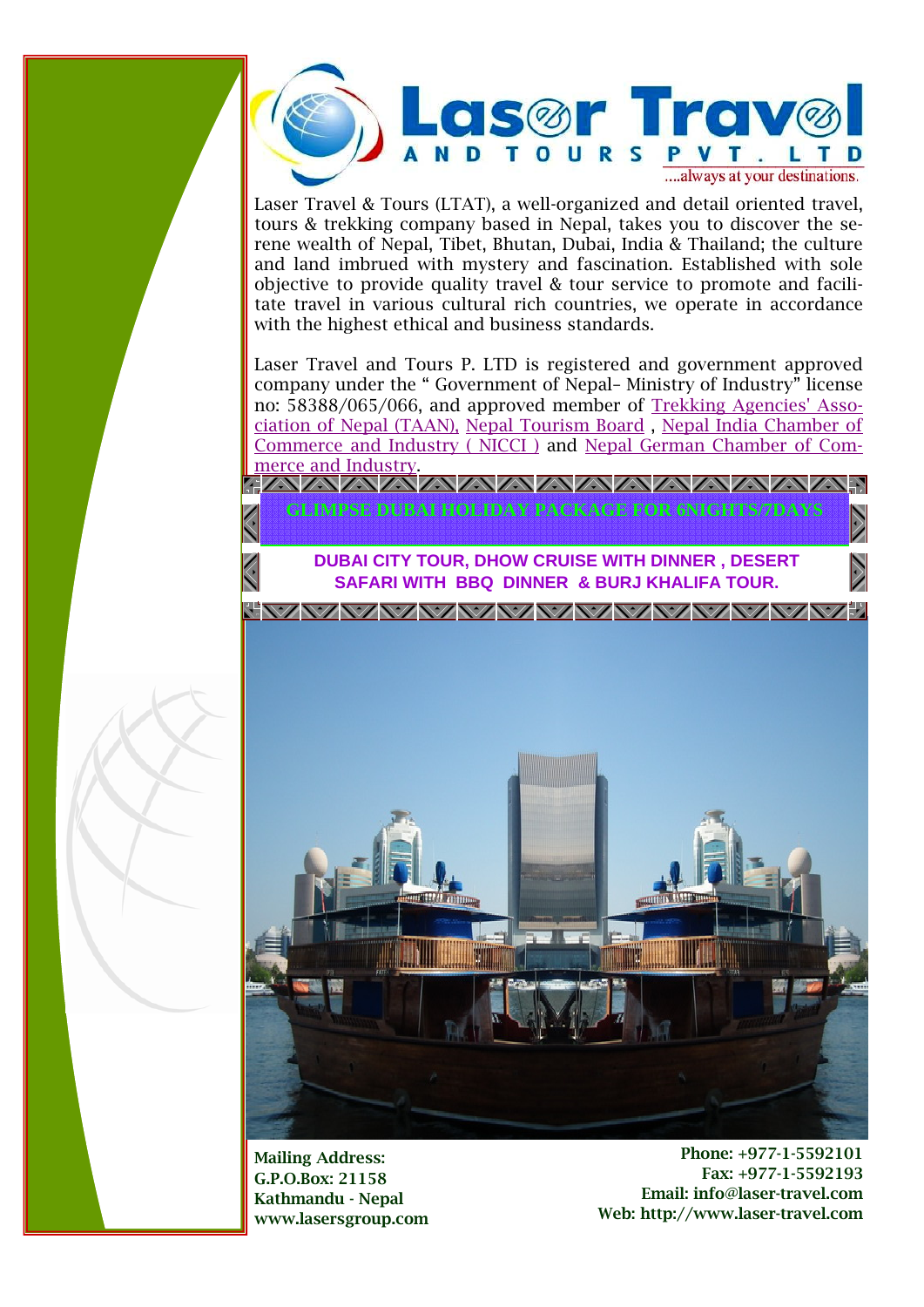|                | <b>GLIMPSE DUBAI HOLIDAY PACKAGE FOR 6N/7DAYS</b><br>P.1                                                                                                                                                                                                                                                                                                                                                                                                                                                                                                                                                                                                                                                                                                                                                                                                                                                                                                                                                                                                                                                                                                                                                                                                                                                                                                                                                                                                                                                                                                                                                                                                                                                                                                                                                                                                                                                                                                                   |
|----------------|----------------------------------------------------------------------------------------------------------------------------------------------------------------------------------------------------------------------------------------------------------------------------------------------------------------------------------------------------------------------------------------------------------------------------------------------------------------------------------------------------------------------------------------------------------------------------------------------------------------------------------------------------------------------------------------------------------------------------------------------------------------------------------------------------------------------------------------------------------------------------------------------------------------------------------------------------------------------------------------------------------------------------------------------------------------------------------------------------------------------------------------------------------------------------------------------------------------------------------------------------------------------------------------------------------------------------------------------------------------------------------------------------------------------------------------------------------------------------------------------------------------------------------------------------------------------------------------------------------------------------------------------------------------------------------------------------------------------------------------------------------------------------------------------------------------------------------------------------------------------------------------------------------------------------------------------------------------------------|
| 02ND OCT       | <b>DUBAI AIRPORT-DUBAI HOTEL;</b><br>Arrival at Dubai International Airport, meet and greet by our representative and transfer to the<br>hotel. Midnight check-in and overnight in the hotel.<br><b>Accommodation: Standard Double Bed Room</b>                                                                                                                                                                                                                                                                                                                                                                                                                                                                                                                                                                                                                                                                                                                                                                                                                                                                                                                                                                                                                                                                                                                                                                                                                                                                                                                                                                                                                                                                                                                                                                                                                                                                                                                            |
|                |                                                                                                                                                                                                                                                                                                                                                                                                                                                                                                                                                                                                                                                                                                                                                                                                                                                                                                                                                                                                                                                                                                                                                                                                                                                                                                                                                                                                                                                                                                                                                                                                                                                                                                                                                                                                                                                                                                                                                                            |
| 03RD OCT       | <b>DUBAI CITY TOUR / DHOW CRUISE WITH DINNER;</b><br>Enjoy your breakfast served at hotel and rest. At between 09:00-09:30 AM, our representa-<br>tive will pick you up from your hotel to proceed to discover the new and old city of Dubai. The<br>route takes us to some of Dubai's beautiful landmarks. The most magnificent Jumeirah<br>Mosque built in 1979 designed in the style of Fatimi mosques in Egypt. Tourist wish to visit<br>the mosques should wear appropriate clothing like trouser, long sleeves and scarf for ladies.<br>Open for public only on Sunday and Thursday. We will stop at Jumeriah Public Beach, pass-<br>ing bay Jumeirah Beach Hotel, and stop for photo at Burj AI Arab the most luxurious and tall-<br>est standing hotel in the world. We, then visit the fascinating underground Dubai Museum<br>housed in the AI Fahidi Fort, built in 1800 from sea rocks and gypsum to defend the city. In-<br>side, feel the cooling effect of an old wind tower; wander past cabinets housing traditional<br>khanjars (curved daggers) as well as musical instruments dated 300bcs. While in the base-<br>ment you could view film of Dubai dated 1930's, market life from 1950s, desert life, and learn<br>how the early pearl divers risked their lives for the bounty of the Gulf water. Pots, weapons,<br>tombs, jewellery found during the 3rd BC. We continue passing by the colourful textile market,<br>stop at the Gold Souq and find ourselves amazed at the sheer volume of dazzling gold jewel-<br>lery. You will have free time in the Gold Souq, where the most customers prefer to purchase<br>the gold from. Then at around 14:00 PM, after the tour ends you will be transferred back to<br>hotel.<br>Then at between 19:00-19:30 PM, our representative will pick you up and proceed for Dhow<br>Cruise. The dinner will be served at the Cruise. After the Dhow cruise, you will be transferred<br>to hotel and over night. |
|                | <b>Accommodation: Standard Double Bed Room, Breakfast &amp; Dinner</b>                                                                                                                                                                                                                                                                                                                                                                                                                                                                                                                                                                                                                                                                                                                                                                                                                                                                                                                                                                                                                                                                                                                                                                                                                                                                                                                                                                                                                                                                                                                                                                                                                                                                                                                                                                                                                                                                                                     |
| <b>4RD OCT</b> | <b>DUBAI DESERT SAFARI, WITH BBQ DINNER;</b><br>Have your breakfast morning at your hotel. Then at between 15:00-15:30 PM, our representa-<br>tive will pick you from hotel and proceed for Desert Safari. The Desert Safari is full of fun ad-<br>venture and exciting where you experience the thrill of a roller coaster ride on the sand<br>dunes. We stop on the highest sand dune to view the beautiful sunset for some breathtaking<br>photographs and refresh yourself with mineral water. We then continue our journey to our<br>Bedouin Campsite located in the heart of the Desert, where soft drink, water, tea or coffee are<br>available for you to choose from. The Camel rides waits for you at the same place. You can<br>enjoy/ test the trial of local smoking called Shisha or Hubbly Bubbly on different flavours.<br>While you relax and recline in the tents or tables with carpet and pillows a delicious BBQ is<br>being prepared under the starlit sky. Adding to the atmosphere of the night, an enchanting<br>belly dancer shows a fascinating dance to a rhythm of an Arabic music, thereafter BBQ buffet<br>dinner will be served. After the dinner, you will depart from the Desert camp and drop at your<br>hotel. Over night at hotel.                                                                                                                                                                                                                                                                                                                                                                                                                                                                                                                                                                                                                                                                                                    |
|                | <b>Accommodation: Standard Double Bed Room, Breakfast &amp; Dinner</b>                                                                                                                                                                                                                                                                                                                                                                                                                                                                                                                                                                                                                                                                                                                                                                                                                                                                                                                                                                                                                                                                                                                                                                                                                                                                                                                                                                                                                                                                                                                                                                                                                                                                                                                                                                                                                                                                                                     |
|                | During your sightseeing tours you will be seeing following places: (and many more)                                                                                                                                                                                                                                                                                                                                                                                                                                                                                                                                                                                                                                                                                                                                                                                                                                                                                                                                                                                                                                                                                                                                                                                                                                                                                                                                                                                                                                                                                                                                                                                                                                                                                                                                                                                                                                                                                         |